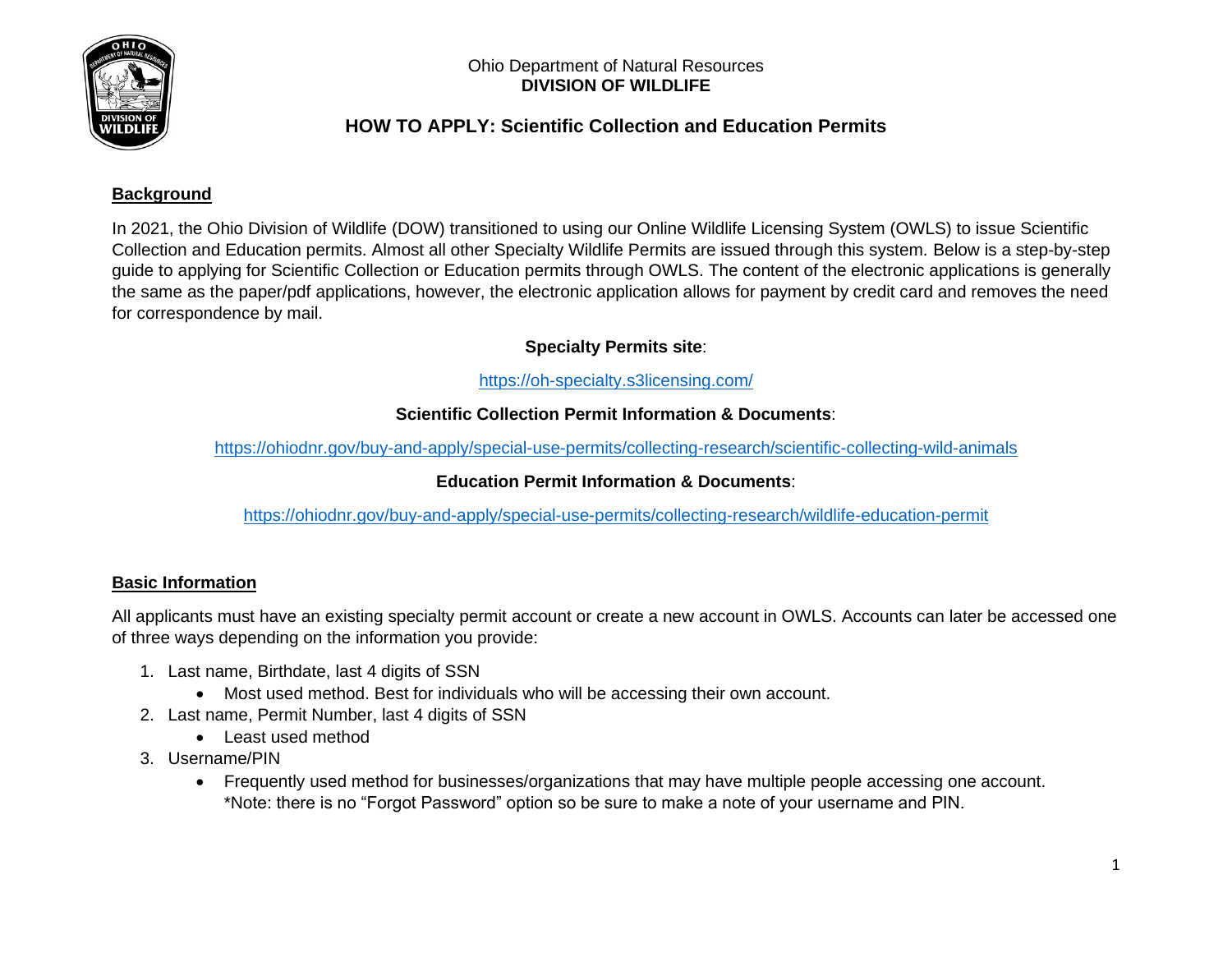

# **HOW TO APPLY: Scientific Collection and Education Permits**

The general workflow for collecting applications in OWLS is:

- 1. Applicant submits application
- 2. DOW staff review the application and approve or deny it
- 3. Notification is sent via email to applicant
- 4. Applicant logs into account to pay for and print/save the permit

**Payment:** Payment in OWLS can only be made by credit card. A small fee is applied to each electronic transaction in OWLS. If payment by credit card is not an option for you, we request you submit a paper application with a check by mail. Any payment that does not include the associated application will be returned.

# **Step-by-step Application Process**

# **Part A – Creating an account, logging in, and personal/business information**

1. Navigate to the Specialty Permits site: <https://oh-specialty.s3licensing.com/>

# **Collecting and Research**

2. Scroll down to find the permit you are applying for within the Collecting and Research section. Click "Purchase." The "More Info" link will open the permit's information page on the DOW website.

| Education                    | Purchase . More Info |
|------------------------------|----------------------|
| <b>Scientific Collection</b> | Purchase . More Info |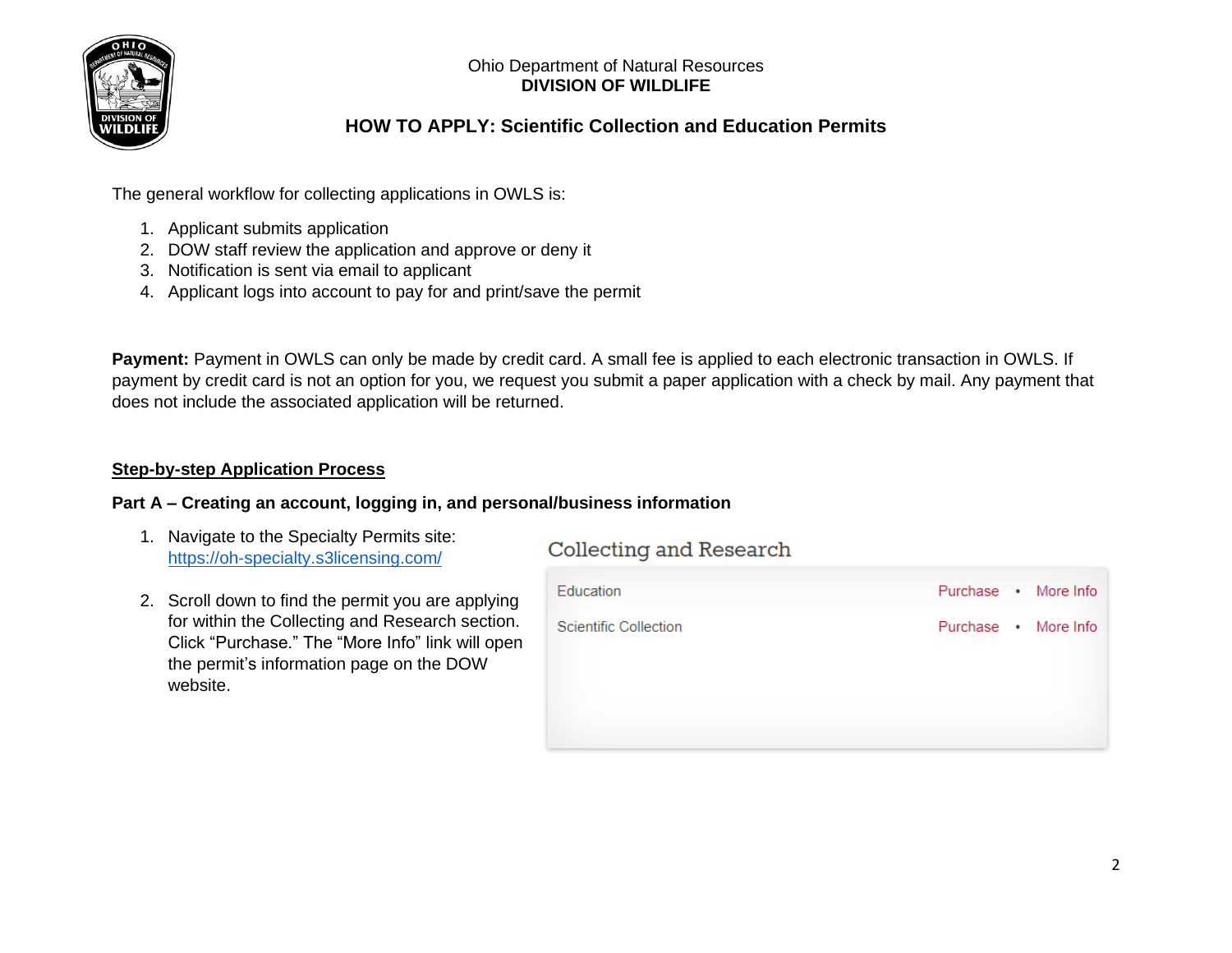

# **HOW TO APPLY: Scientific Collection and Education Permits**

3. You will now find yourself at this page:

If you have never used OWLS for a specialty permit, then you will need to create an account. If you have an existing OWLS account, then choose a dropdown method to locate your account.

# **Create or Locate an Account**

All applicants must have an account when applying for specialty permits

# **First Time Applicants**

You must create a Specialty Permit account before continuing.

**Create Your Account** 

### **Returning Applicants/Permit Holders**

You must locate your Specialty Permit account before continuing.

| Date of Birth: * | Social Security #: *     |
|------------------|--------------------------|
| MM/DD/YYYY       | $XXX-XX-$<br><b>XXXX</b> |
|                  |                          |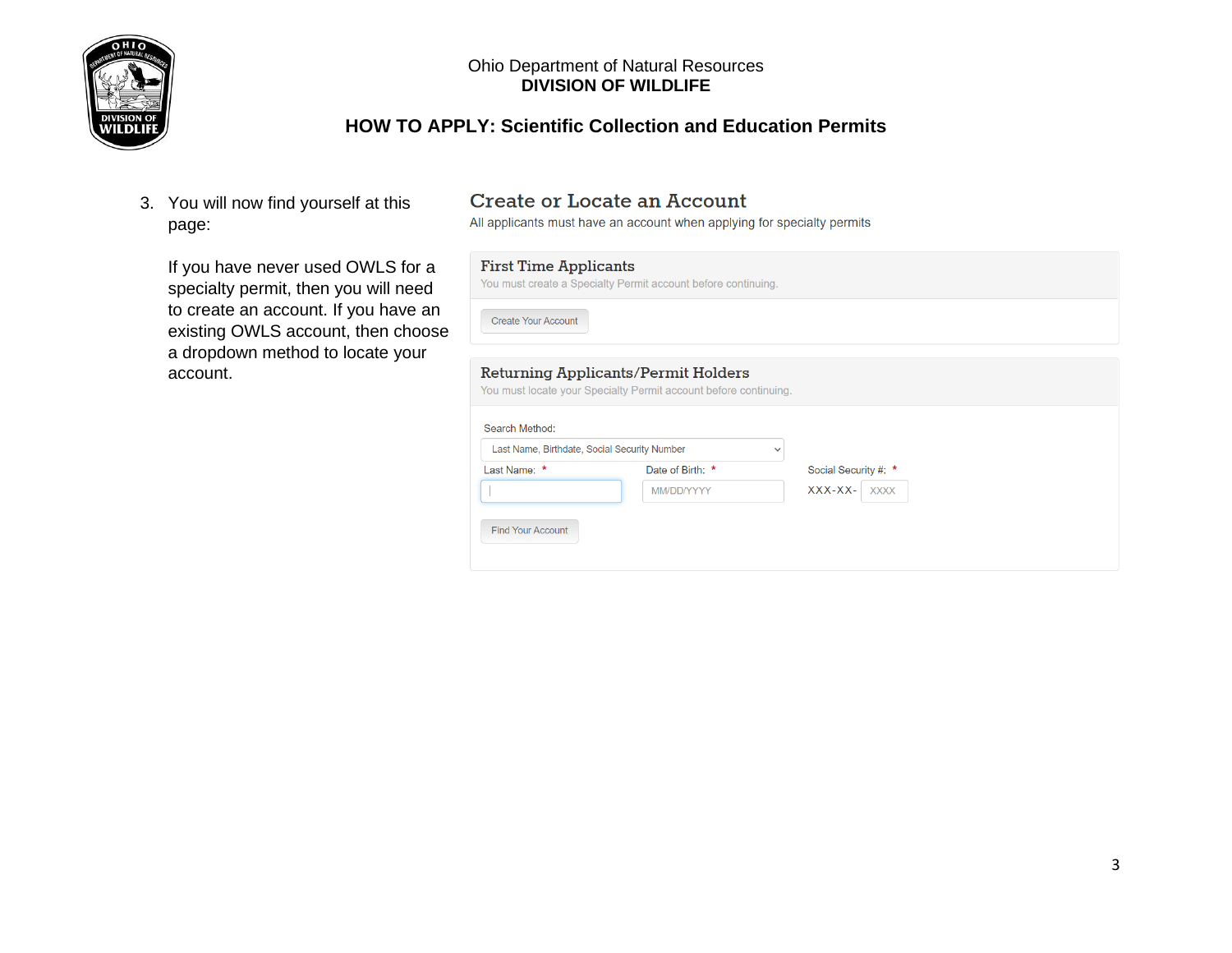

# **HOW TO APPLY: Scientific Collection and Education Permits**

- 4. The next step is to either complete the applicant information or to confirm the applicant information is correct. Please ensure the information is accurate and complete. The email and phone number(s) provided are what the DOW will use to contact you.
	- Fields with an asterisk (\*) are required.
	- A Username and PIN are not required but may be created.
	- Please fill in the Business Information if you are affiliated with an organization (which should apply to nearly all applicants).
- 5. Once everything is filled out, click "Save and Continue."

### Applicant

Edit applicant demographic information

|                                                                                        | PIN:<br><b>XXXX</b> |               |                | The PIN will be used to securely access the account by the authorized user. |
|----------------------------------------------------------------------------------------|---------------------|---------------|----------------|-----------------------------------------------------------------------------|
| <b>Business Information</b><br>Provide your business information.                      |                     |               |                |                                                                             |
| <b>Business Name:</b>                                                                  |                     |               |                |                                                                             |
| Street Address:                                                                        |                     |               |                |                                                                             |
| City:                                                                                  | State:              |               | Zip:           |                                                                             |
|                                                                                        |                     | $\checkmark$  | XXXXX-XXXX     |                                                                             |
| County:                                                                                | Phone Number:       |               |                |                                                                             |
| v                                                                                      | (XXX) XXX-XXXX      |               |                |                                                                             |
| EIN:                                                                                   |                     |               |                |                                                                             |
|                                                                                        |                     |               |                |                                                                             |
|                                                                                        |                     |               |                |                                                                             |
|                                                                                        |                     |               |                |                                                                             |
|                                                                                        |                     |               |                |                                                                             |
|                                                                                        |                     |               |                |                                                                             |
| <b>Applicant Information</b><br>Provide your demographic information.<br>First Name: * | Last Name: *        |               | Suffix:        |                                                                             |
|                                                                                        |                     |               | $\checkmark$   |                                                                             |
|                                                                                        |                     |               |                |                                                                             |
|                                                                                        |                     |               |                |                                                                             |
|                                                                                        | State: *            |               | Zip: *         |                                                                             |
| Street Address: *<br>City: *                                                           |                     | $\checkmark$  | XXXXX-XXXXX    |                                                                             |
| County: *                                                                              | Date of Birth: *    | Phone Number: |                |                                                                             |
| $\checkmark$                                                                           | <b>MM/DD/YYYY</b>   |               | (XXX) XXX-XXXX |                                                                             |
| Social Security: *                                                                     | Email Address: *    |               |                |                                                                             |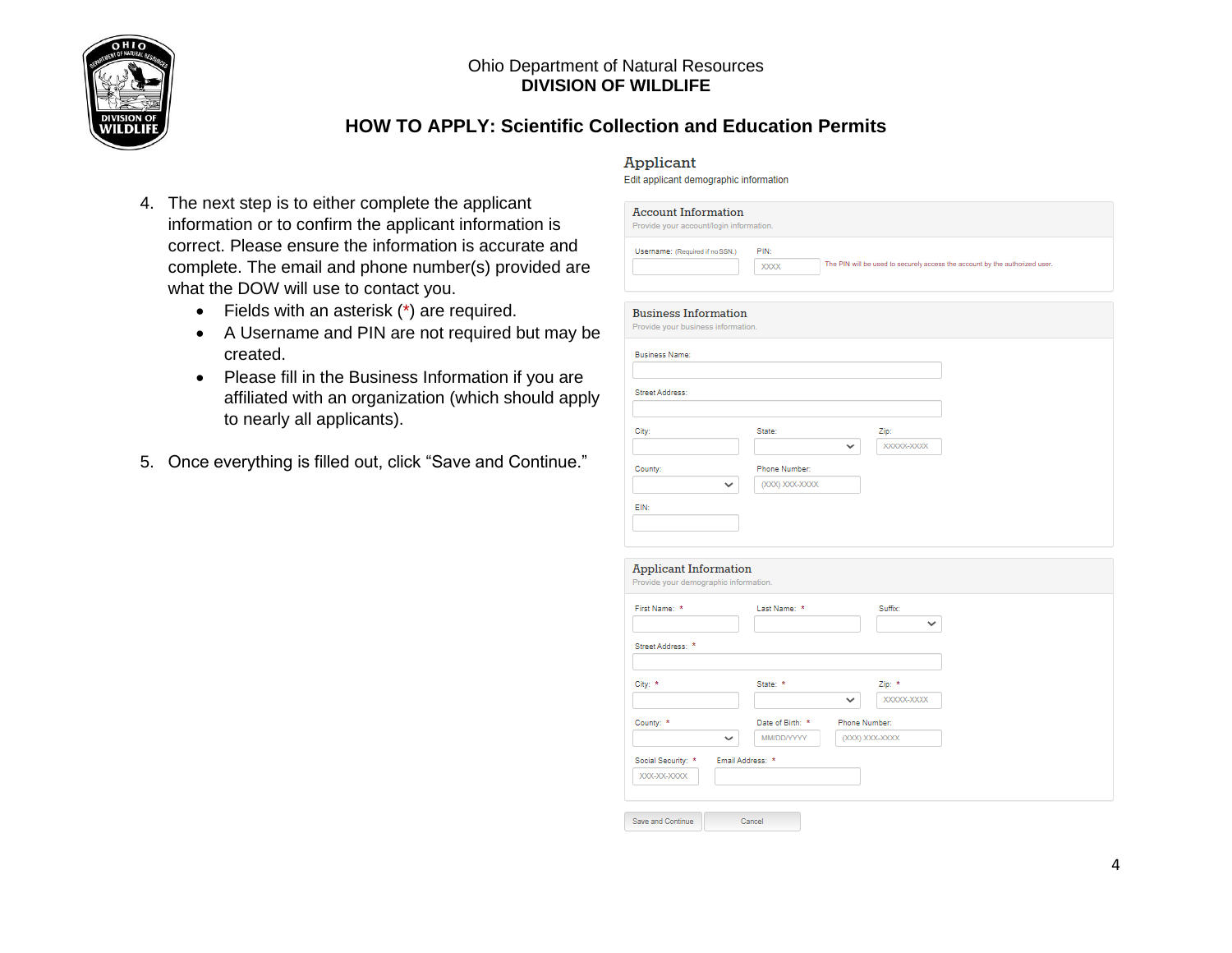

# **HOW TO APPLY: Scientific Collection and Education Permits**

6. The next page is the new or renewal permit page. If the applicant has previously held or applied for permits, they will appear on this page. If you do not see any previous permits, you will need to apply for a new permit.

7. **New applicants (in OWLS):** Click "Apply" **Returning applicants**: Click the blue "Renew" button for the permit you wish to renew.

> **\*Permits can only be renewed in OWLS up to 30 days before and after the expiration date. The "Renew" button will not be active outside of this window\***

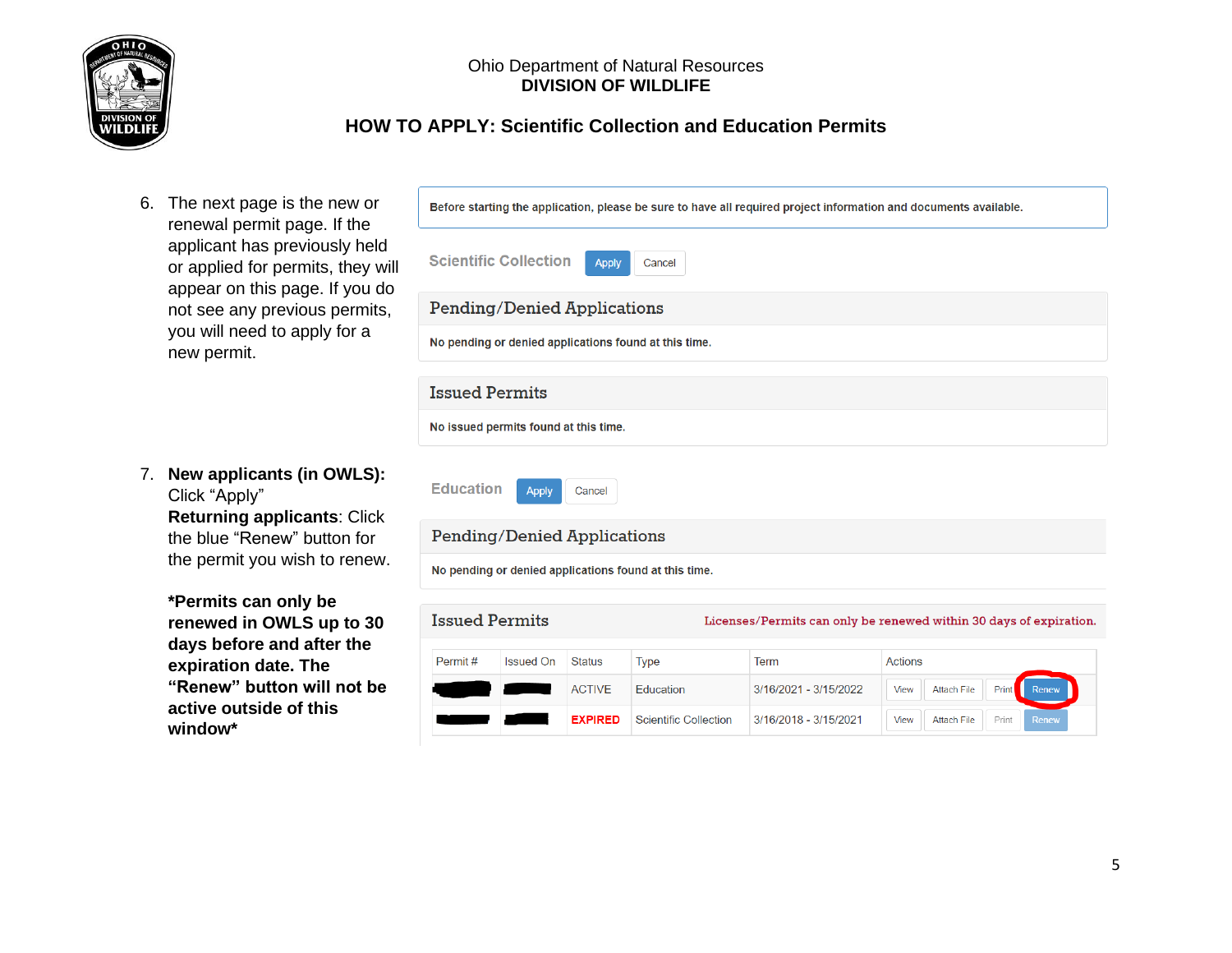

# **HOW TO APPLY: Scientific Collection and Education Permits**

# **Part B – Permit-specific information**

Now we will start to see some slight differences in the application based on whether it is for Scientific Collection or Education. This part will go through each section of the application and note any differences between the two.

## 1. **Permit term**

Choose the term that best suits your work. If your work is ongoing and you are able, we recommend choosing the 3-year option.

### 2. **Affiliation**

Choose the most appropriate option for you/your organization. These options differ slightly between applications. If you choose the "Other" option, an additional box will appear to provide a description of personal qualifications. These may be entered as text, or a document (**.pdf only**) can be attached.

| $\circ$ 1 Year (\$25)                | $\circ$ 2 Years (\$50)                                               | 3 Years (\$75)                                                                                                                                                                                                                                              |
|--------------------------------------|----------------------------------------------------------------------|-------------------------------------------------------------------------------------------------------------------------------------------------------------------------------------------------------------------------------------------------------------|
| <b>Affiliation *</b><br>affiliation. |                                                                      | Applicants must be directly affiliated with or an authorized representative from one of the following institutions. Please select the appropriate                                                                                                           |
|                                      | an authorized representative from one of the following institutions: | Scientific Collection Permits are issued to the qualifying entities listed below. The applicant for a Scientific Collecting<br>Permit is considered the responsible party for activities conducted under the permit and must be directly affiliated with or |
| candidate.                           |                                                                      | ○ A college, university, high school, junior high or elementary school as an educator, researcher, student, masters or doctoral                                                                                                                             |
| research.                            |                                                                      | $\circ$ A public agency, such as federal, state, city or county unit of government, engaged in a wildlife or scientific area of study or                                                                                                                    |
| O                                    |                                                                      | A non-profit educational or conservation organization that is associated with wildlife or scientific area of study or research.                                                                                                                             |
| O                                    |                                                                      | A scientific research organization or bona fide environmental consulting firm performing wildlife related work for a third party.                                                                                                                           |
| Other<br>0                           |                                                                      |                                                                                                                                                                                                                                                             |
| Documents:                           |                                                                      |                                                                                                                                                                                                                                                             |
| <b>Add Document</b>                  |                                                                      |                                                                                                                                                                                                                                                             |
| <b>O</b> Other                       |                                                                      |                                                                                                                                                                                                                                                             |
| resume or certifications.            |                                                                      | Applicants must provide personal qualifications to perform the permitted activity according to the species/taxa listed on the application. An example would be a                                                                                            |
| <b>Description:</b>                  |                                                                      |                                                                                                                                                                                                                                                             |
|                                      |                                                                      |                                                                                                                                                                                                                                                             |
|                                      |                                                                      |                                                                                                                                                                                                                                                             |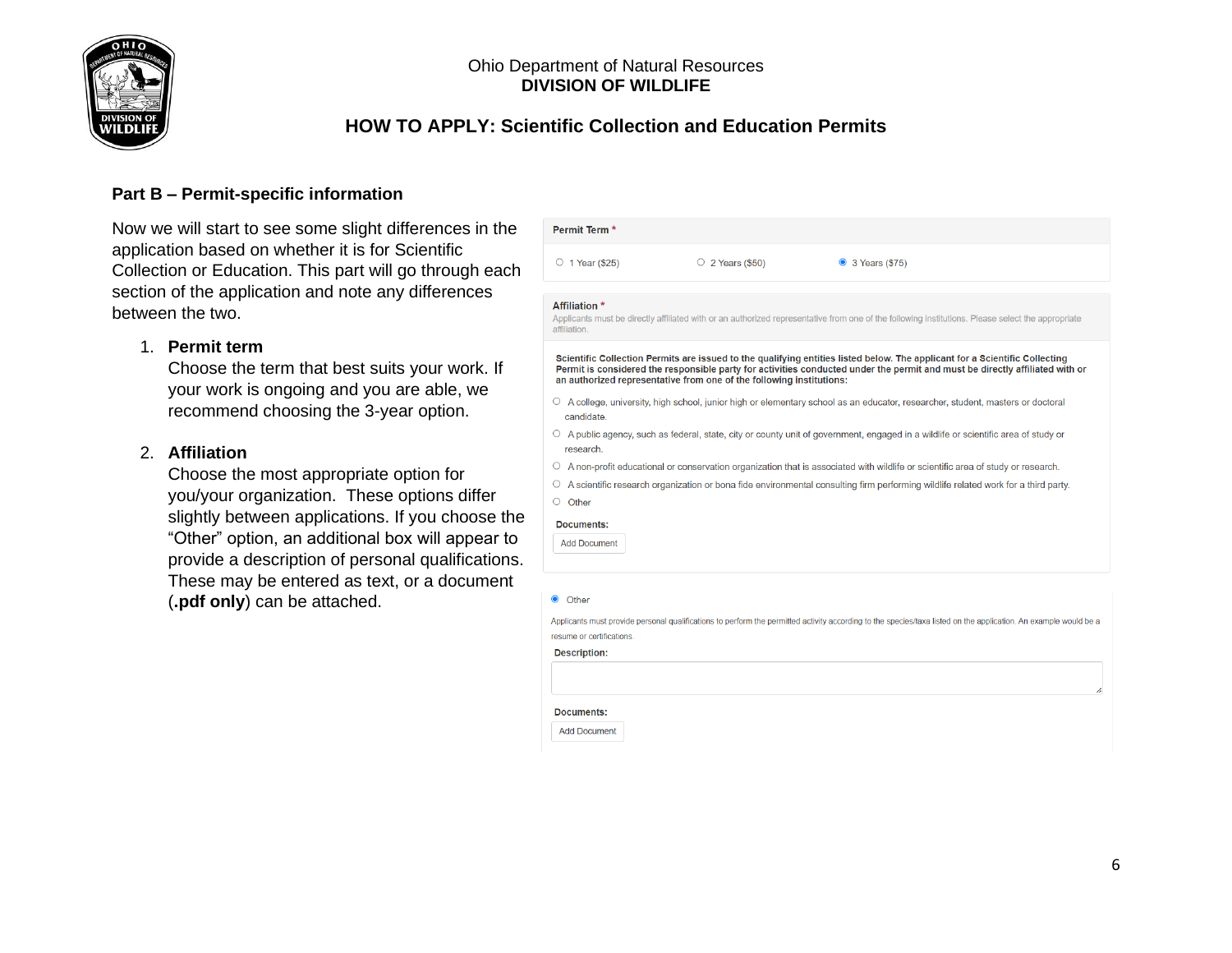

# **HOW TO APPLY: Scientific Collection and Education Permits**

## 3. **Approved Herpetologist** (for

Scientific Collection application only). For most people this section is not applicable, in which case you will select "No." If you are applying to be an Approved Herpetologist, click "Yes" and supply the requested information (.pdf files only).

#### **Qualifications**

Applicant must provide personal qualifications to be considered an approved herpetologist

#### Are you applying to be an approved herpetologist?

**O** Yes

 $\circ$  No

When applying to be an APPROVED HERPETOLOGIST, submit the following to be used to determine eligibility.

- 1. Three references (names, affiliations, email, and telephone number) that can vouch for your ability to identify, handle, and survey each species/taxa.
- 2. List survey field experience (include date, number of individuals, and methods used) for each species/taxa
- 3. List other states that you have an approved permit for above requested species/taxa and a state agency contact (name and email).

4. List applicable coursework completed pertaining to the requested species/taxa.

#### **Description:**

|  | Documents |  |  |
|--|-----------|--|--|

**Add Document** 

### 4. **Sub-Permittees**

Add the names of everyone you would like listed as a sub-permittee. Once the permit is approved, the only means to add names is to contact the Permit Coordinator to request additional sub-permittees be added.

#### **Sub-Permittees**

**First Name** 

Sub-permittees may be added to the permit if there will be people using the permit without the direct, on-site supervision of the applicant. For federally listed species, only people listed on the applicant's federal permit may be listed on the state permit.

> Middle Initial/Name **Last Name**

 $\pm$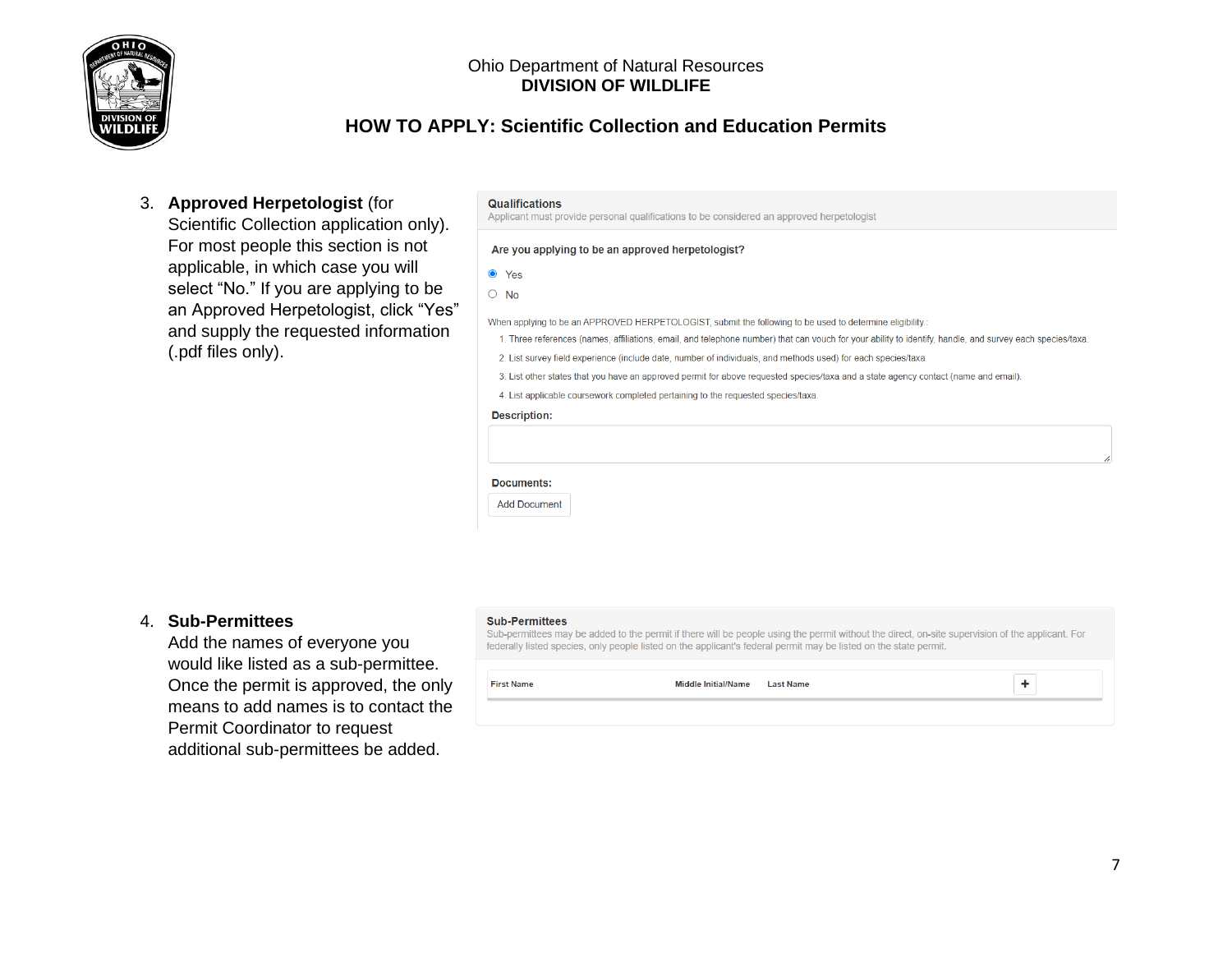

# **HOW TO APPLY: Scientific Collection and Education Permits**

**Project Description \*** 

# 5. **Project Description**

This is the most detailed part of the application. Please provide a description of your project/work, **even if you are renewing**. In order to approve an application, we need to know the purpose of your work and what you are requesting to do. This information can be entered as text or a document (.pdf) may be uploaded.

|                        | <b>Amounts To Be</b> | *Collection Methods | <b>Held/Deposited</b> | ٠ |
|------------------------|----------------------|---------------------|-----------------------|---|
| <b>Species Detail:</b> |                      |                     |                       |   |
| <b>Add Document</b>    |                      |                     |                       |   |
| Documents:             |                      |                     |                       |   |
| <b>Description:</b>    |                      |                     |                       |   |

# 6. **Species Detail**

To the best of your ability, please provide the following information. A new line can be added by clicking the "+" button:

- **Species/taxa** you wish to collect or possess (ex: red-backed salamanders, reptiles, dead birds, etc.) Please put only one species/taxa on each line.
- **Amounts to be collected**. We understand that it is not possible to predict the number of animals collected with some work, so feel free to put "as encountered" for those situations.
- **Collection location** (ex: Logan county, Statewide, Lake Erie, etc.)
- **Collection method**. Please choose an option from the drop-down menu. If your method is not listed, or if you have multiple collection methods for one species/taxa, choose "other" and write in the appropriate response.
- **Held/deposited location (Scientific Collection) or Holding location (Education)**. If you are requesting to keep any animals or voucher specimens, please indicate where they will be kept here.

Please note: "Collecting" includes capturing, even if just for the purposes of a photo. It does not necessarily mean prolonged holding of an animal.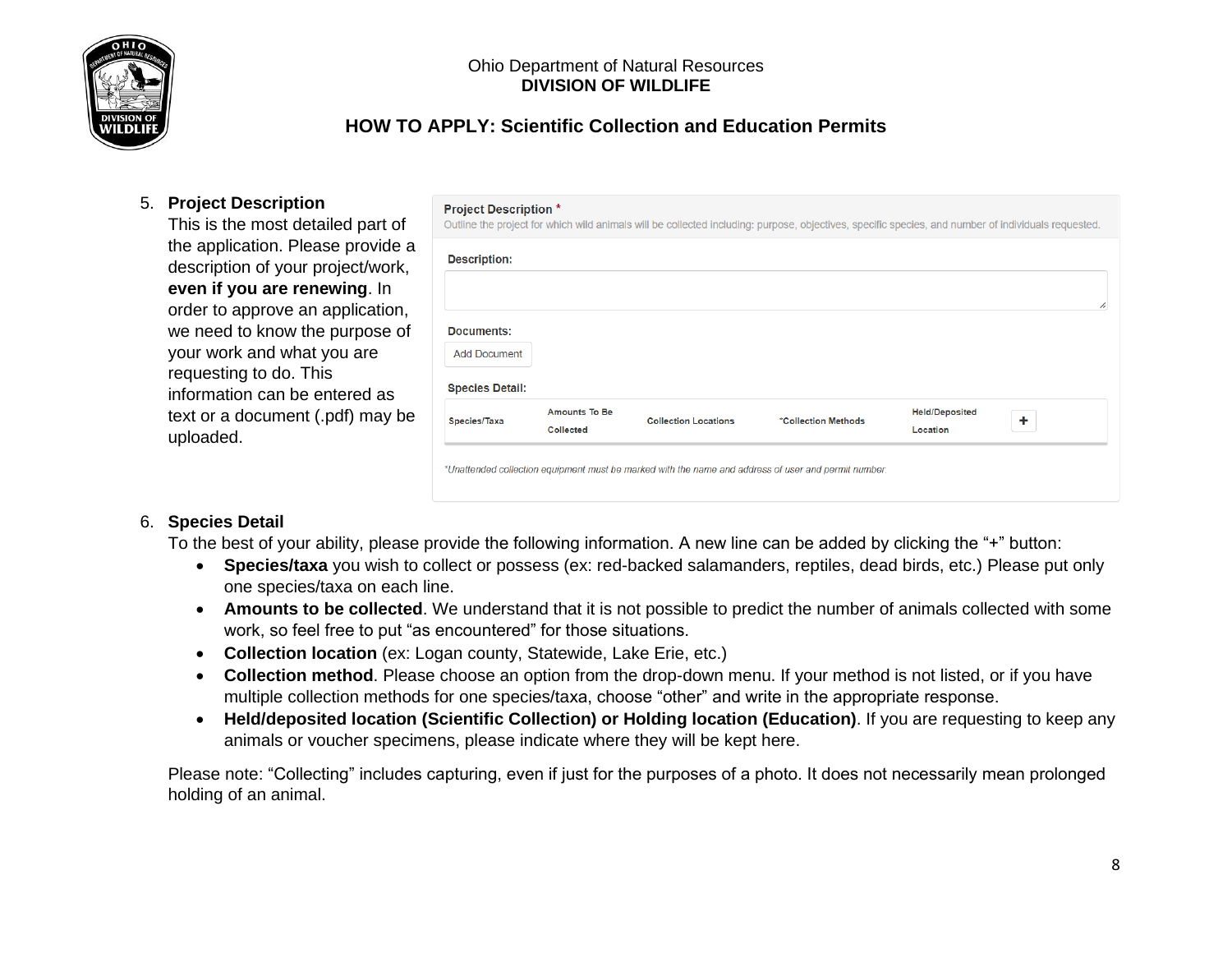

# **HOW TO APPLY: Scientific Collection and Education Permits**

# 7. **USFWS Permit**

If your requested work requires a federal permit, please mark "Yes" and upload a copy of your federal permit as a pdf. If you do not yet have the federal permit on hand, choose "A permit has been applied for but not received" and then upload a copy of the permit to your application (even after issuance) once it has been received.

### **USFWS Permit**

A US Fish and Wildlife Service (USFWS) permit may be required if you are requesting to collect, possess, or band a migratory bird or a federally listed species.

Do you plan to collect, possess, or band a migratory bird or a federally listed species?

| I<br>۰.<br>v | × |
|--------------|---|
|              |   |

 $\circ$  No

Please submit a copy of your current federal permit.

 $\Box$  A permit has been applied for but not received.

| Documents: |
|------------|
|            |

**Add Document** 

Examples of work that would require a federal permit: salvage of dead migratory birds and their parts, mussel work on Groups 2 and 4 streams, bat mist netting, possession of an eastern massasauga.

The following links may be helpful for federal permits:

Migratory birds: [https://www.fws.gov//birds/policies-and-regulations/permits.php](https://www.fws.gov/birds/policies-and-regulations/permits.php) Threatened & endangered species:<https://www.fws.gov/midwest/endangered/permits/index.html>

# 8. **Dangerous Wild Animals (DWA)**

Please choose the appropriate option regarding DWA possession.

#### Dangerous Wild Animals (DWA)

Scientific collection permits are a mechanism designed to permit qualified personnel to collect and possess Ohio native wild animals or aquatic nuisance species. The Chief of the Division of Wildlife will not issue permits for Dangerous Wild Animal (DWA) species (ORC 935.01) except native DWA, required for specific projects. The permit issued by the Chief does not relieve the permittee of any responsibility to obtain a permit pursuant to R.C. Chapter 935 except as specified for the animals and purposes permitted herein. The permittee must adhere to all additional requirements under R.C. Chapter 935.

Do you currently possess a DWA as defined in ORC 935.01?

● Yes

 $\circ$  No

My DWA is independently properly permitted through the Ohio Department of Agriculture pursuant to ORC 935.06 or 935.08.

- $\circ$  Yes
- $\circ$  No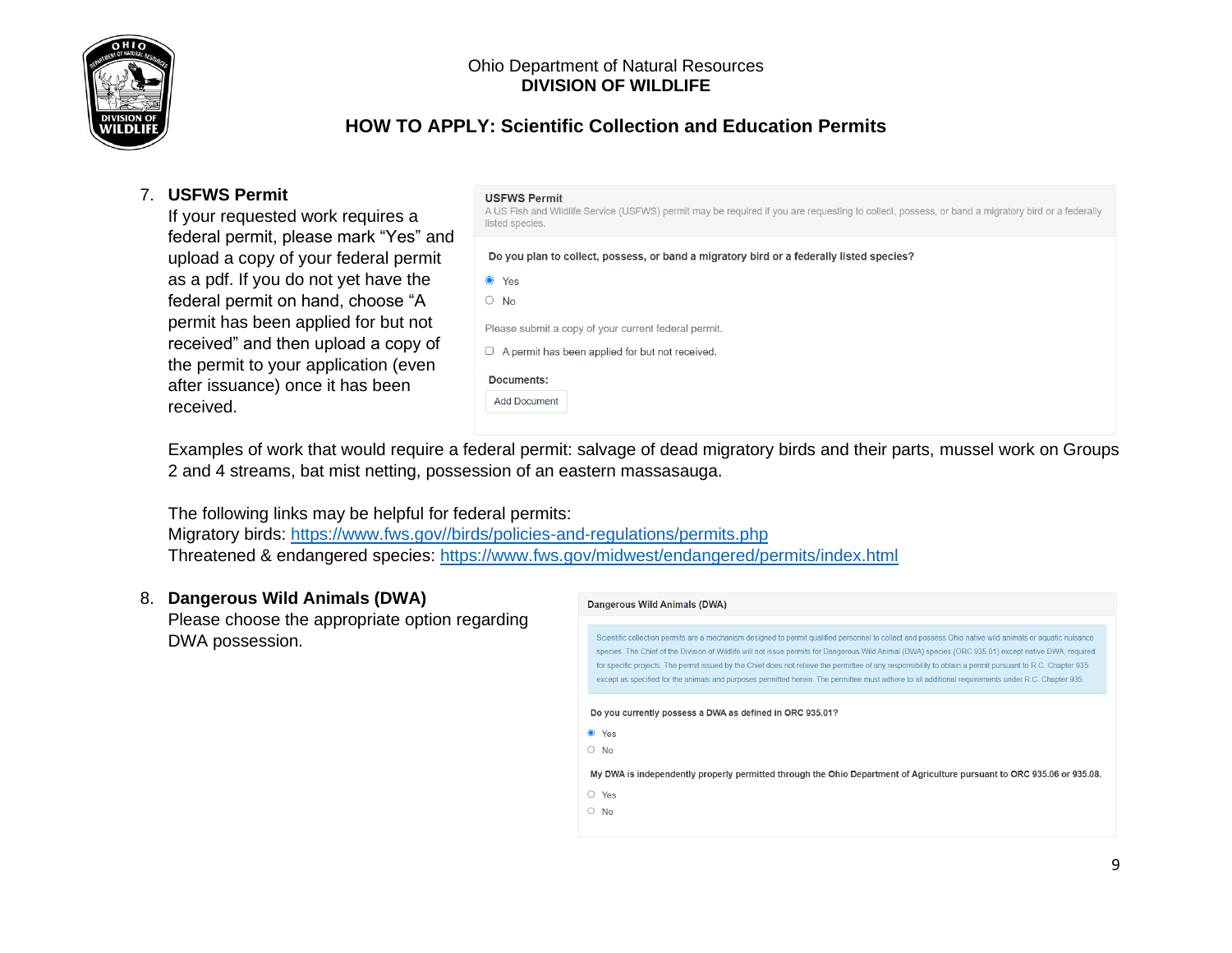

# **HOW TO APPLY: Scientific Collection and Education Permits**

Apply

Cancel

9. Read through and then check mark the last two boxes. Then click "Continue."

O The applicant agrees to keep daily records, submit and annual report including a list of species collected, quantity, disposition, and type of educational programs conducted, and abide by provisions of the law. The applicant also understands that this permit is automatically revoked should the applicant obtain any DWA unless: (1) the DWA is maintained in strict compliance with the provisions in ORC sections 935.06 and 935.08 and OAC Rules 901:1-4-01 through 901:1-4-17; or (2) the DWA is native to Ohio and possessed pursuant to a Scientific, Rehabilitation, or Education Permit specifically approved by the Chief of the Division of Wildlife.

□ By continuing I certify that this application is made in good faith with the statements made herein being true; I have read and understand the requirements contained in Ohio Revised Code Sections and Ohio Administrative Code Sections pertaining to this permit; and that any falsification of information herein may result in denial or revocation of the permit. I acknowledge that the laws governing this license may change periodically and I will maintain a knowledge and understanding of all laws pertaining to this license (Reference: codes.ohio.gov).

| Continu | Cancel |
|---------|--------|
|         |        |

**Scientific Collection** 

10. Confirm that your application appears in "Pending/Denied Applications." From this page you can attach documents, delete your application, or view workflow details of the application.

| ID<br><b>Next Step</b><br>Actions<br>Submitted<br><b>Type</b>                                                   |               |
|-----------------------------------------------------------------------------------------------------------------|---------------|
| 2/16/2022 3:17:41 PM<br>32555<br>Scientific Collection [New] [1-Year]<br>Approval<br><b>Attach File</b><br>View | <b>Delete</b> |
|                                                                                                                 |               |